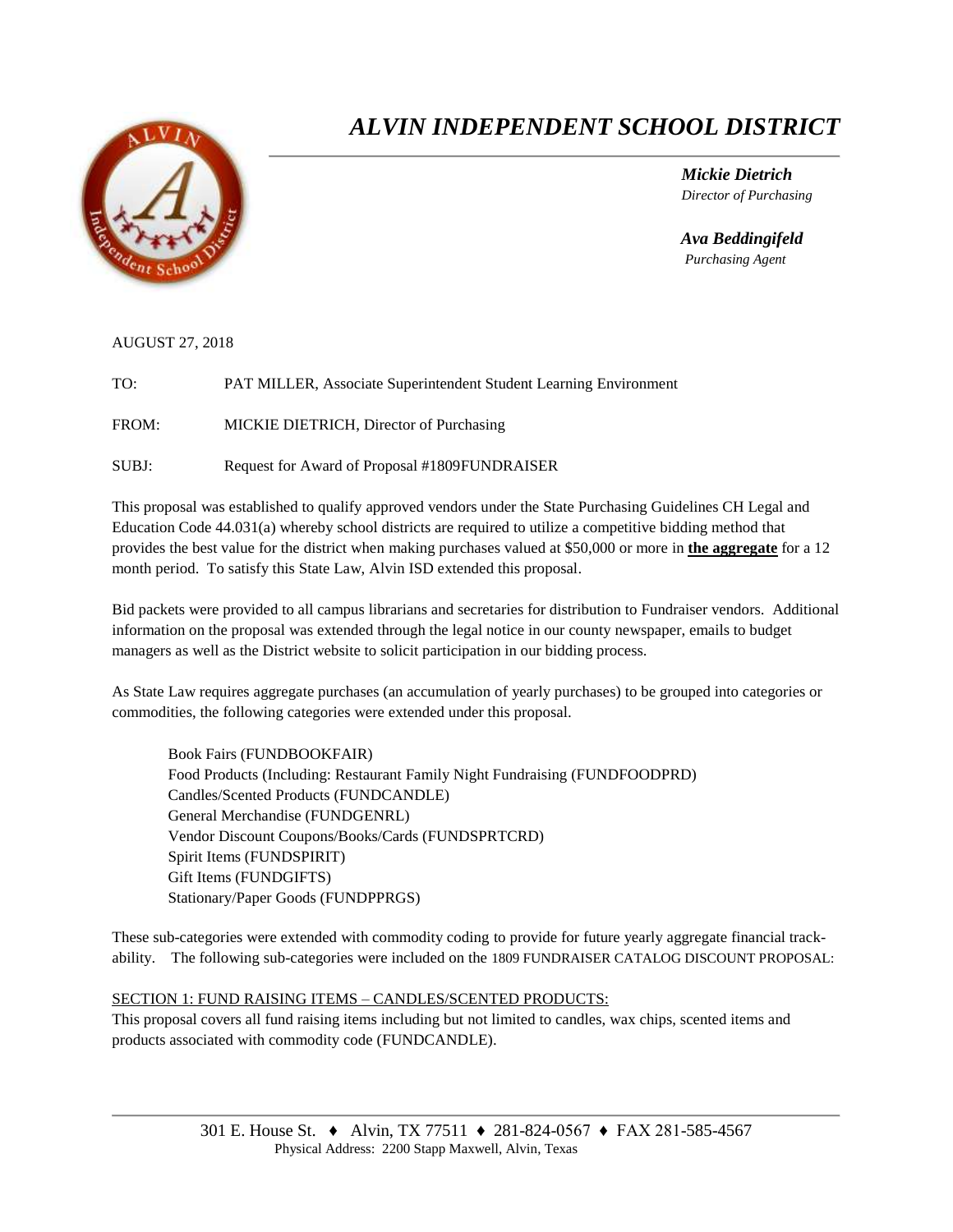SECTION 2: FUND RAISING ITEMS – FOOD PRODUCTS: This proposal covers all fund raising items including food products, including but not limited to bread items, chocolate, candy, cookie dough, food mixes, meats, Restaurant Family Night Fundraising and products associated with commodity code (FUNDFOODPRD).

#### SECTION 3: FUND RAISING ITEMS – GENERAL MERCHANDISE:

This proposal covers all fund raising items including but not limited to all items not otherwise classified under commodity code (FUNDGENRL).

### SECTION 4: FUND RAISING ITEMS – GIFT ITEMS:

This proposal covers all fund raising items including but not limited to home décor catalogs, jewelry items, clothing items and all items associated with commodity code (FUNDGIFTS).

### SECTION 5: FUND RAISING ITEMS – SPIRIT ITEMS:

This proposal covers all fund raising items including but not limited to campus/district logo imprinted items and non-imprinted items used for fund raising, yard signs and items associated with commodity code (FUNDSPIRIT).

### SECTION 6: FUND RAISING ITEMS – STATIONERY/PAPER GOODS:

This proposal covers all fund raising items including but not limited to gift wraps, paper goods, greeting cards and all items associated with commodity code (FUNDPPRGS).

### SECTION 7: FUND RAISING ITEMS – VENDOR DISCOUNT COUPONS/BOOKS/CARD :

This proposal covers all fund raising items including but not limited to vendor discount coupons, coupon books, coupon cards and all items associated with commodity code (FUNDSPRTCRD).

#### SECTION 8: BOOK FAIRS – VENDOR DISCOUNT BOOK FAIR ITEMS:

This proposal covers all fund raising items including but not limited to Book Fair vendor discounts and all items associated with commodity code (FUNDBOOKCRD).

A non-exclusive award is requested to allow each participating vendor to supply discounts off catalog pricing and company price quote requests to meet our campuses and departments classroom needs at the lowest practical price and best value with the flexibility to purchase from a list of approved qualified vendors meeting the terms and conditions established for this contract.

This proposal is requested for award under a one-year contract with a two (2) year renewal extension as long as both parties agree to the terms of the contract for use on an as needed basis and funds are available for these commodities. The total yearly expenditure is not guaranteed for the term of the contract to any one vendor as award is requested as a non-exclusive award contract. Renewal of this contract is not anticipated until August, 2021. Additional proposals of this nature will be extended for vendor participation; however, this will not disqualify any vendors awarded under this contract, but will allow for additional vendor participation in the future under these commodities.

Staff will be required to utilize the approved vendors first, if the supplies requested are not available, outside vendors may be utilized.

Attached please find the database information that details the approved qualified vendor information, commodity sub-category discounts off catalogs and other pertinent information extracted from their qualified electronic proposals. Request approval for award to all vendors meeting specifications outlined under the Proposal #1809FUNDRAISER Catalog proposal as a non-exclusive award. The district received 4 qualified responses.